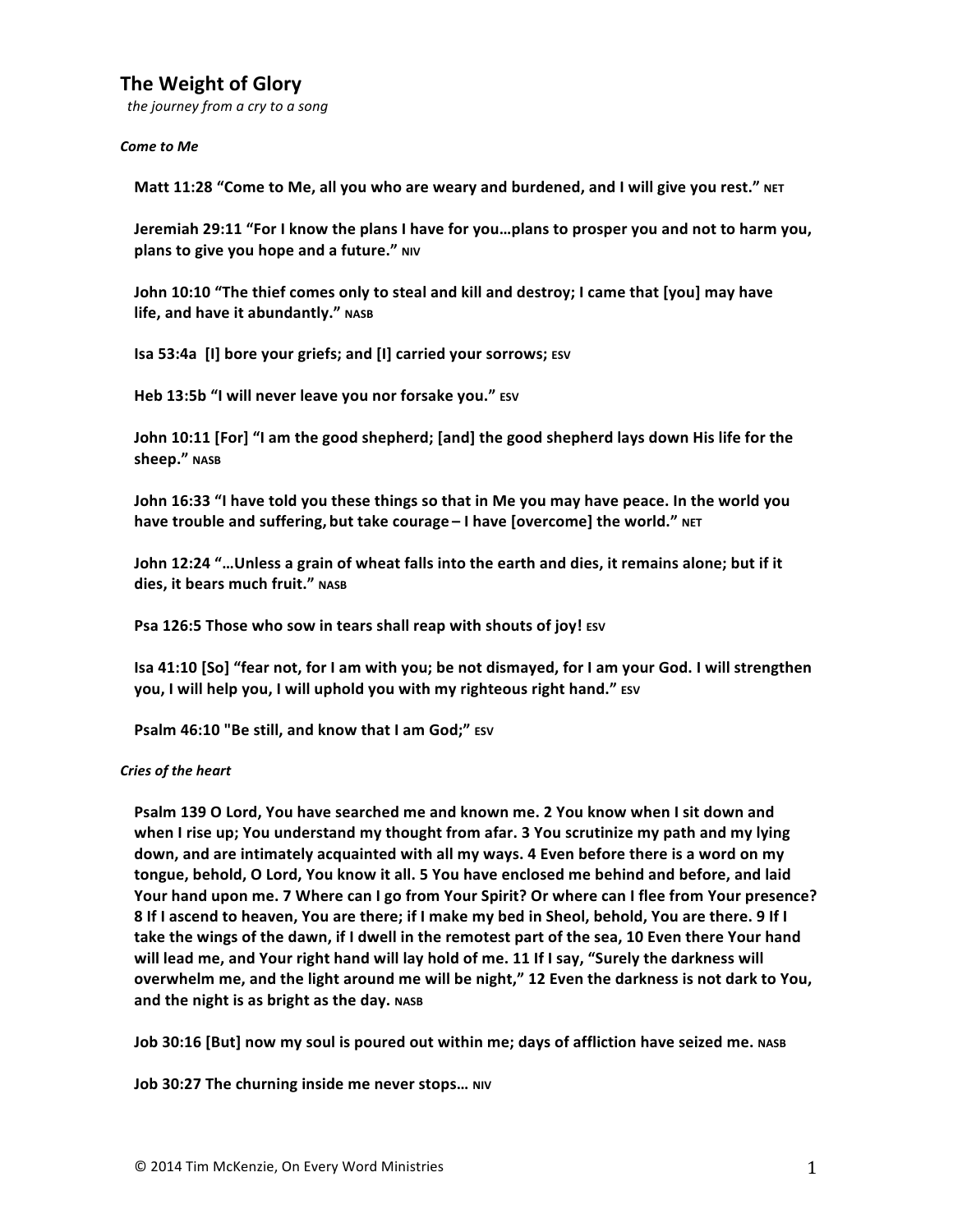**Psalm 31:10 I am dying from grief [and] my years are shortened by sadness. Misery has drained my strength;** I am wasting away from within. NLT

**Psalm 69:1 Save me, O God! For the waters have come up to my neck. 2 I sink in deep mire, where there is no foothold;** I have come into deep waters, and the flood sweeps over me. 3 I am **weary with my crying out; my throat is parched. My eyes grow dim with waiting for my God.** Esv

**Psa 42<sup>7</sup> Deep calls to deep at the roar of your waterfalls; all your breakers and your waves have** swept over me. <sup>9</sup> I say to God, my rock: "Why have you forgotten me? Why do I go [on] mourning because of the oppression of the enemy?" <sup>10</sup> As with a deadly wound in my bones, my adversaries taunt me, while they say to me all day long, "Where is your God?" ESV

**Psa 6:3 My soul is greatly troubled. But O Lord—how long? ESV** 

Job 3:23 Why is life given to [someone] whose way is hidden, whom God has hedged in? <sup>24</sup> For sighing has become my daily food; my groans pour out like water. <sup>25</sup> What I feared has come **upon me;** what I dreaded has happened to me. <sup>26</sup> I have no peace, no quietness; ...no rest, ...only turmoil. NIV

Lam 3:2 He has driven me and made me walk in darkness and not in light. 3 Surely against me He has turned His hand repeatedly all day long. 5 He has besieged and encompassed me with **bitterness and hardship. 6** In dark places He has made me dwell, like those who have long been **dead.** ESV 17 Peace has been stripped away NLT; I have forgotten what happiness is. NET

**Job 3:11 Why did I not perish at birth, and die as I came from the womb?** NIV

**Psa 77:2** In the day of my trouble I sought the Lord NASB; all night long I prayed, with hands lifted toward heaven NLT, [but] my soul refused to be comforted NASB. 3 When I remember God, I **moan;** when I meditate, my spirit faints. 4 You hold my eyelids open; I am so troubled that I **cannot speak.** ESV

Lam 3:18 ... My strength has perished, and so has my hope from the LORD. NASB

**Psalm 61<sup>2</sup> From the ends of the earth I call to you, I call as my heart grows faint; lead me to the rock** that is higher than I. NIV

**Psa 31:2 Turn your ear to me, come quickly to my rescue; be my rock of refuge, a strong fortress to save me. NIV** 

**Psalm 73:25 Whom do I have in heaven but You? NET** 

Psa 56:8 [For] You have taken account of my wanderings [and] put my tears in Your bottle. Are they not in Your book? NASB

**Psa 102:1 Hear my prayer, O Lord; let my cry come to you! 2 Do not hide your face from me** in the day of my distress! 3 For my days pass away like smoke, my bones burn like a furnace. **4 [and] my heart is struck down and withered like grass… ESV**

**Psalm 25:18 Look upon my affliction and my trouble, and forgive all my sins. NASB**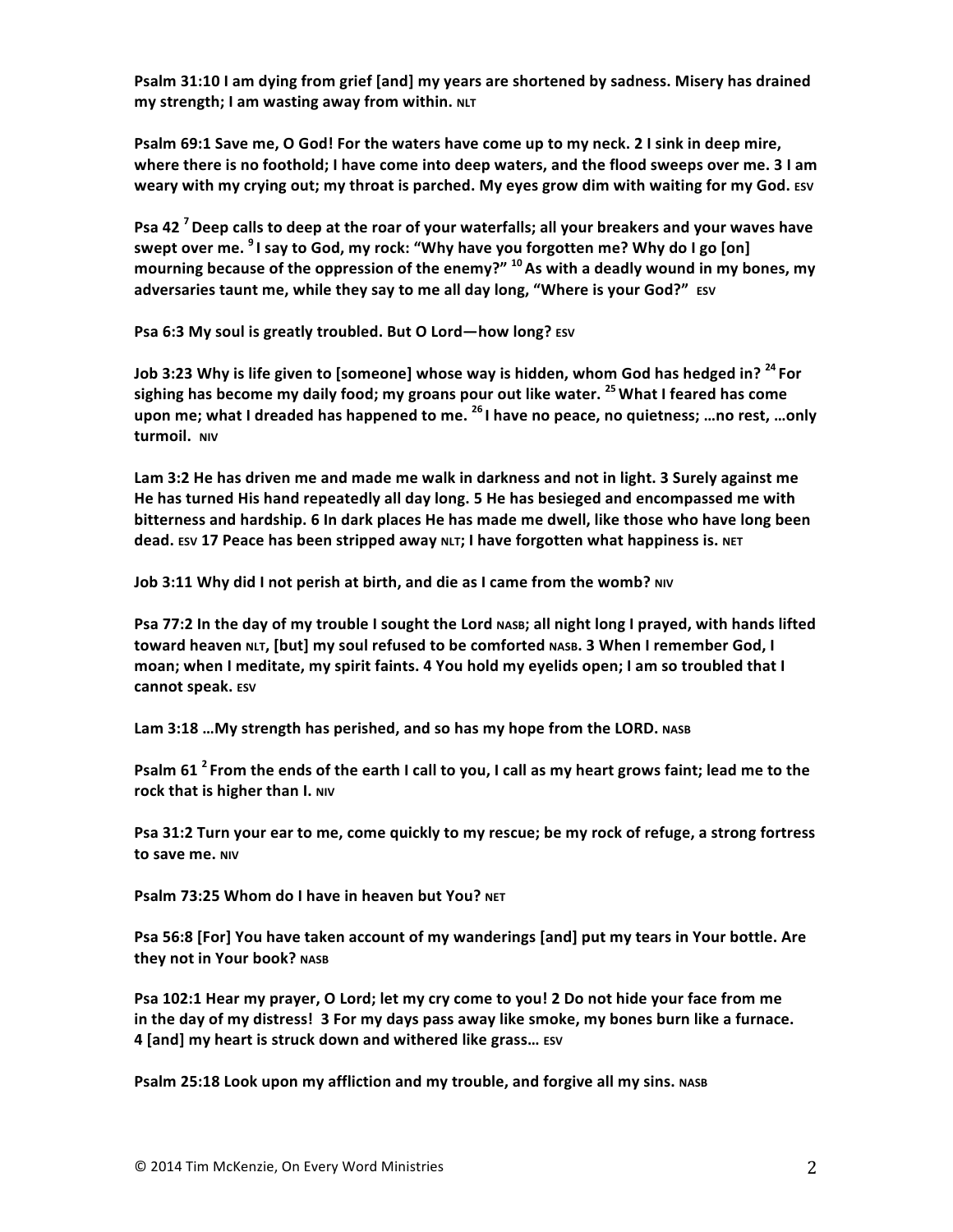**Psa 57:1 Be gracious to me, O God, be gracious to me, for my soul takes refuge in You; and in** the shadow of Your wings I will take refuge until destruction passes by. NASB

*Wait for the Lord*

Psa 42:11 Why are you downcast, O my soul? Why so disturbed within me? Put your hope in **God, for I will yet praise him, my Savior and my God. NIV** 

**Job 1:21b The Lord gave and the Lord has taken away. Blessed be the name of the Lord."** NASB

Hab 3:17 Even though the fig trees have no blossoms, and there are no grapes on the vines NLT; though the olive crop fails and the fields produce no food, though there are no sheep in the pen and no cattle in the stalls, NIV <sup>18</sup> yet I will rejoice in the Lord! I will be joyful in the God of my **salvation!** NLT

**Psalm 62:5 Find rest, O my soul, in God alone; my hope comes from him. NIV** 

**Psa 23** The Lord is my shepherd, I shall not want. <sup>2</sup> He makes me lie down in green pastures; He leads me beside quiet waters. <sup>3</sup> He restores my soul; He guides me in the paths of righteousness for His name's sake. <sup>4</sup> Even though I walk through the valley of the shadow of death, I fear no evil, for You are with me; Your rod and Your staff, they comfort me. <sup>5</sup> You prepare a table before me in the presence of my enemies; You have anointed my head with oil; **My** cup overflows. <sup>6</sup> Surely goodness and lovingkindness will follow me all the days of my life, **and I will dwell in the house of the Lord forever.** NASB

Psa 119:116 Sustain me according to Your word, that I may live; and do not let me be ashamed **of my hope.** NASB

**2Chron 16:9** The eyes of the Lord search the whole earth in order to strengthen those whose **hearts are fully committed to him.** NLT

**Psalm 31:16 Make your face shine on your servant; save me in your steadfast love! ESV** 

**Psa 97:11 Light is sown for the righteous, and joy for the upright in heart.** ESV

**Psa 27:13 I would have despaired unless I had believed that I would see the goodness of the** Lord in the land of the living. 14 Wait for the Lord; be strong and let your heart take courage; **yes, wait for the Lord.** NASB

**Psa 30:5 For His anger is but for a moment, His favor is for a lifetime; Weeping may last for the night, but a shout of joy comes in the morning. NASB** 

## *A new song*

**Psa 40:1** I waited patiently for the Lord; he turned to me and heard my cry. <sup>2</sup> He lifted me out of **the slimy pit, out of the mud and mire; he set my feet on a rock and gave me a firm place to** stand. <sup>3</sup> He put a new song in my mouth, a hymn of praise to our God. Many will see and fear **the Lord and put their trust in him.** NIV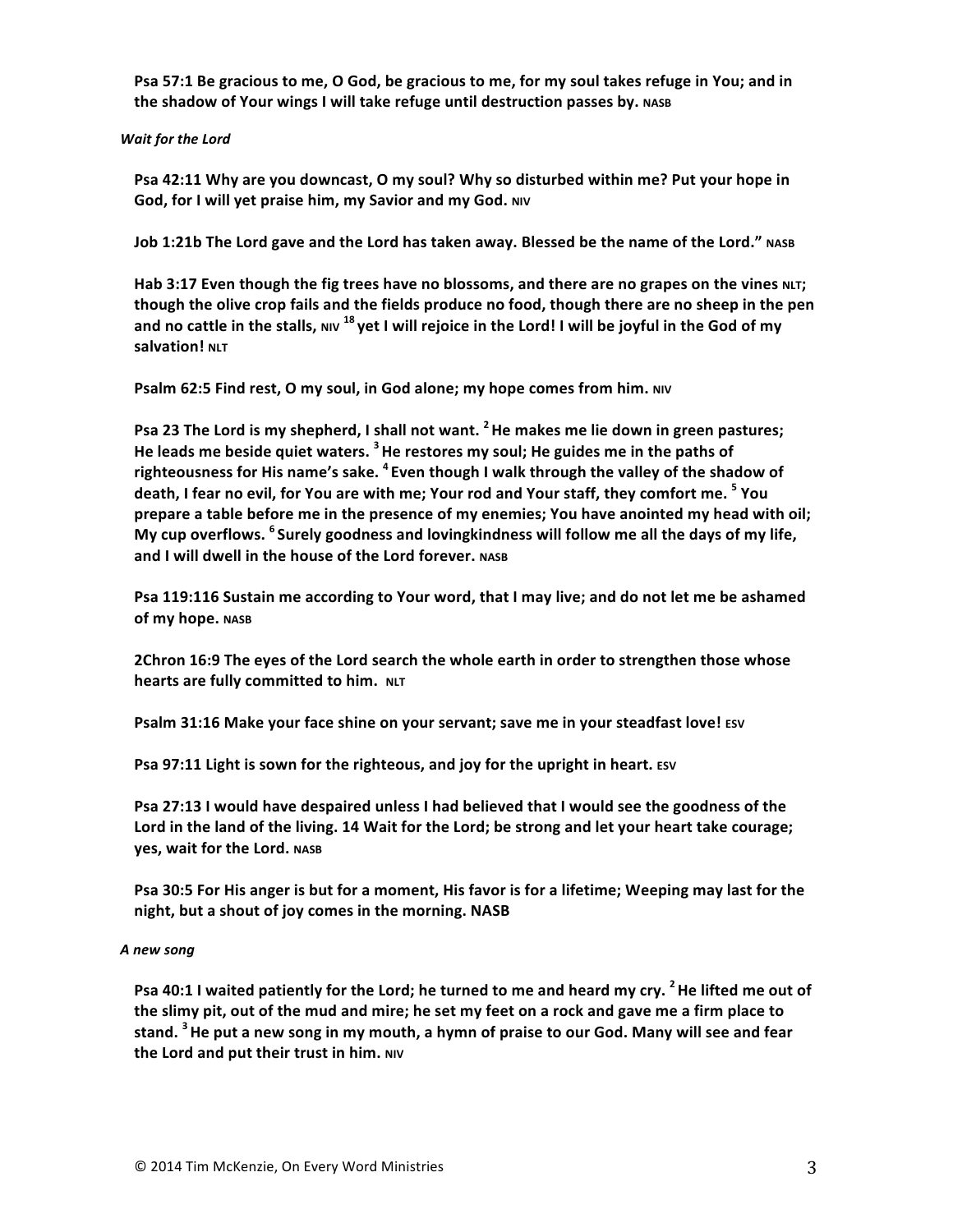**2Sam 22 31 [For] God's way is perfect [and] all the Lord's promises prove true. He is a shield for** all who look to him for protection. NLT<sup>32</sup> "For who is God, but the Lord? And who is a rock, **except our God?** Esv <sup>33</sup> It is God who arms me with strength and keeps my way secure. NIV  $^{34}$  He **makes me as surefooted as a deer, enabling me to stand on mountain heights. NLT** 

Psa 34:4 I sought the Lord, and He answered me, and delivered me from all my fears. <sup>5</sup> Those **who look to him are radiant, and their faces shall never be ashamed.** ESV

Psa 34:15 The eyes of the LORD are toward the righteous and His ears are open to their cry. <sup>18</sup> The Lord is near to the brokenhearted and saves those who are crushed in spirit. <sup>19</sup> Many are the afflictions of the righteous, but the Lord delivers him out of them all.<sup>22</sup> The Lord redeems the soul of His servants, and none of those who take refuge in Him will be condemned. Esv

**Psalm 91:1 [For] those who live in the shelter of the Most High will find rest in the shadow of** the Almighty. <sup>2</sup> This I declare about the Lord: He alone is my refuge, my place of safety; he is my God, and I trust him. <sup>3</sup> For he will rescue you from every trap and protect you from deadly disease. <sup>4</sup> He will cover you with his feathers [and] shelter you with his wings. His faithful promises are your armor and protection. <sup>5</sup> Do not be afraid of the terrors of the night, nor the arrow that flies in the day. <sup>6</sup> Do not dread the disease that stalks in darkness, nor the disaster **that strikes at midday.** NLT

**Psa 9:9 [For] the Lord will be a stronghold for the oppressed, a stronghold in times of trouble; <sup>10</sup>** And those who know Your name will put their trust in You, For You, O Lord, have not forsaken **those who seek You.** NASB

#### *Come and listen*

**Zeph 3:17** The Lord your God is in your midst, a mighty one who will save; He will rejoice over **you** with gladness; He will quiet you by his love *ESV*; He will rejoice over you with shouts of joy. **NASB**

**Psalm 34:8 O taste and see that the Lord is good; how blessed [are those] who take refuge in Him!** NASB

**Psa 66:16 Come and listen, all you who fear God; let me tell you what He has done for me. NIV** 

**Psalm 71:15b All day long I will proclaim [His] saving power! NLT** 

**2Sam 22:5 [For] the waves of death swirled about me NIV [and] floods of destruction swept over me.** <sup>6</sup> The grave wrapped its ropes around me [and] death laid a trap in my path. NLT<sup>7</sup> But in my distress I called upon the Lord, Yes, I cried out to my God NIV; and from His temple He heard my **voice, and my cry for help came to His ears.** NASB

**Psa 107:29 He caused the storm to be still, so that the waves of the sea were hushed.** NASB

**Psalm 116:7a Be at rest once more, O my soul, for the LORD has been good to you.** NIV

**Prov 3:24 [And] when you lie down, you will not be afraid; when you lie down, your sleep will be sweet.** NASB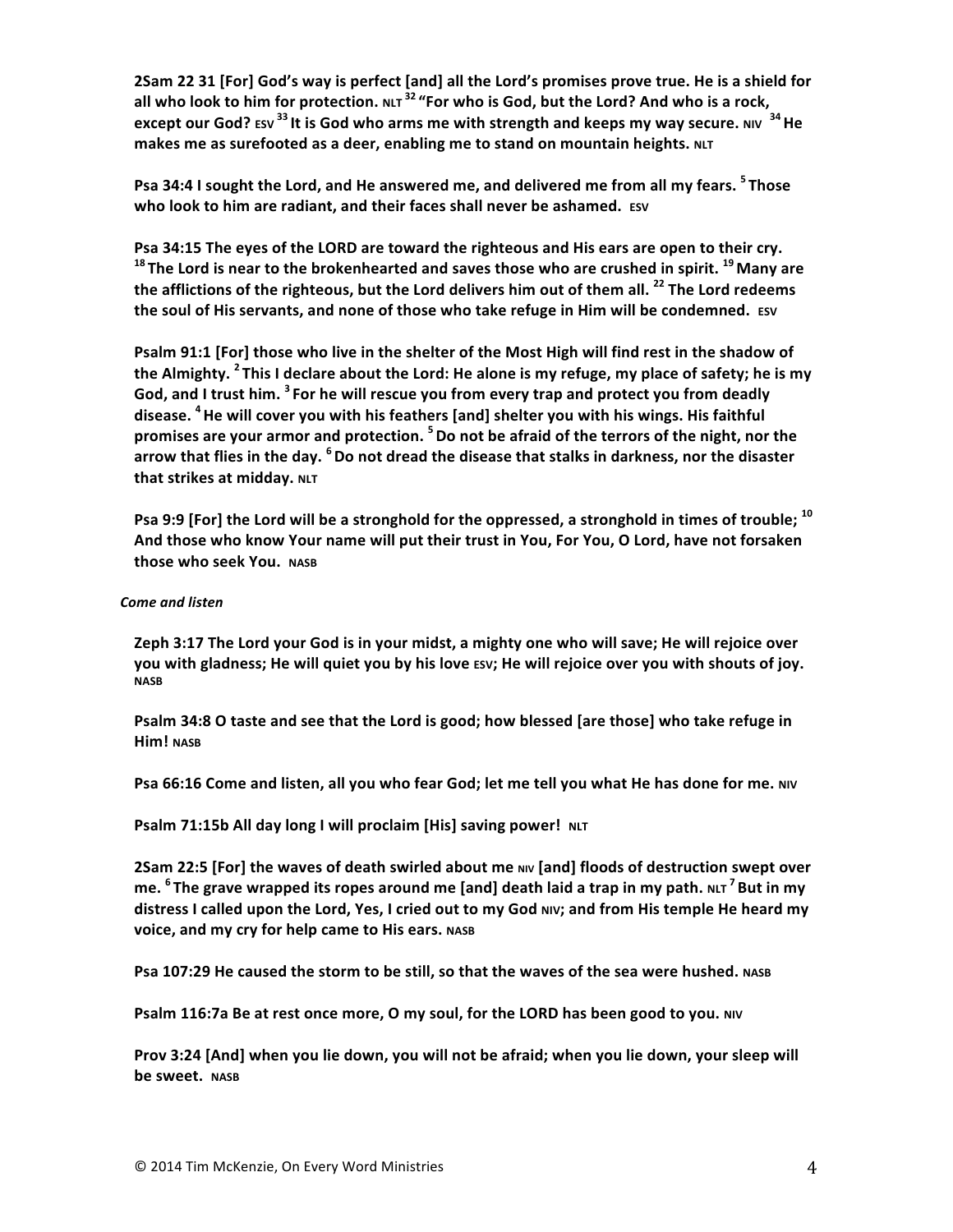**Psalm 116** <sup>8</sup> For you, O Lord, have delivered me from death, my eyes from tears, my feet from **stumbling, NIV** 

**Psalm 94:17 If the Lord had not been my help, my soul would soon have lived in the land** of silence. **ESV** <sup>18</sup> When I thought, "My foot is slipping," NLT your steadfast love, O Lord, held me **up.** ESV <sup>19</sup> When the cares of my heart are many ESV, your comfort delights my soul. NKJV

**Psalm 59:16 As for me, I will sing about your power. Each morning I will sing with joy about your** unfailing love. For you have been my refuge, a place of safety when I am in distress. NLT

**Psalm 31:7 I will rejoice and be glad in Your lovingkindness, because You have seen my affliction [and] You have known the troubles of my soul, NASB** 

**Psa 46:1 God is our refuge and strength, a very present help in trouble.** NASB

**Job 36:15 He delivers the afflicted by their affliction and opens their ear by adversity.** ESV

**Isa 30**<sup>20</sup> And though the Lord give you the bread of adversity and the water of affliction, yet **your Teacher will not hide himself anymore, but your eyes shall see your Teacher.** <sup>21</sup> And your **ears shall hear a word behind you, saying, "This is the way, walk in it,"... ESV** 

**Job 23:10** [Yes], He knows the way I take [and] when He has [tested] me, I shall come forth as **gold. NASB**

**Psa 103: 1 Bless the Lord, O my soul, and all that is within me, bless His holy name. <sup>2</sup> Bless the Lord, O my soul, and forget none of His benefits; <sup>3</sup> Who pardons all your iniquities,** who heals all your diseases; <sup>4</sup> Who redeems your life from the pit, who crowns you with lovingkindness and compassion; <sup>5</sup> Who satisfies your years with good things, so that your youth **is** renewed like the eagle's. NASB

**Psalm 31:24 Be strong and let your heart take courage, all you who hope in the Lord. NASB** 

Isa 61:3 …[For He] will bestow on [us] a crown of beauty instead of ashes, the oil of joy instead of mourning, and a garment of praise instead of a spirit of despair. [We] will be called oaks of righteousness, a planting of the Lord for the display of his splendor. NIV

**Jer 17:8** …like a tree planted near a stream whose roots spread out toward the water. It has nothing to fear when the heat comes [and] its leaves are always green. NET It has no worries in a **year of drought and never fails to bear fruit.** NIV

*- The Weight of Glory -*

**1Peter 4:12 [And so] beloved, do not be surprised at the fiery ordeal among you, which comes** upon you for your testing, as though some strange thing were happening to you; NASB 13 But rejoice in the degree that you have shared in the sufferings of Christ, so that when His glory is **revealed you may also rejoice and be glad. NET** 

**1Peter 5:10 And after you have suffered a little while, the God of all grace, who has called you** to His eternal glory in Christ, will Himself restore, confirm, strengthen, and establish you. Esv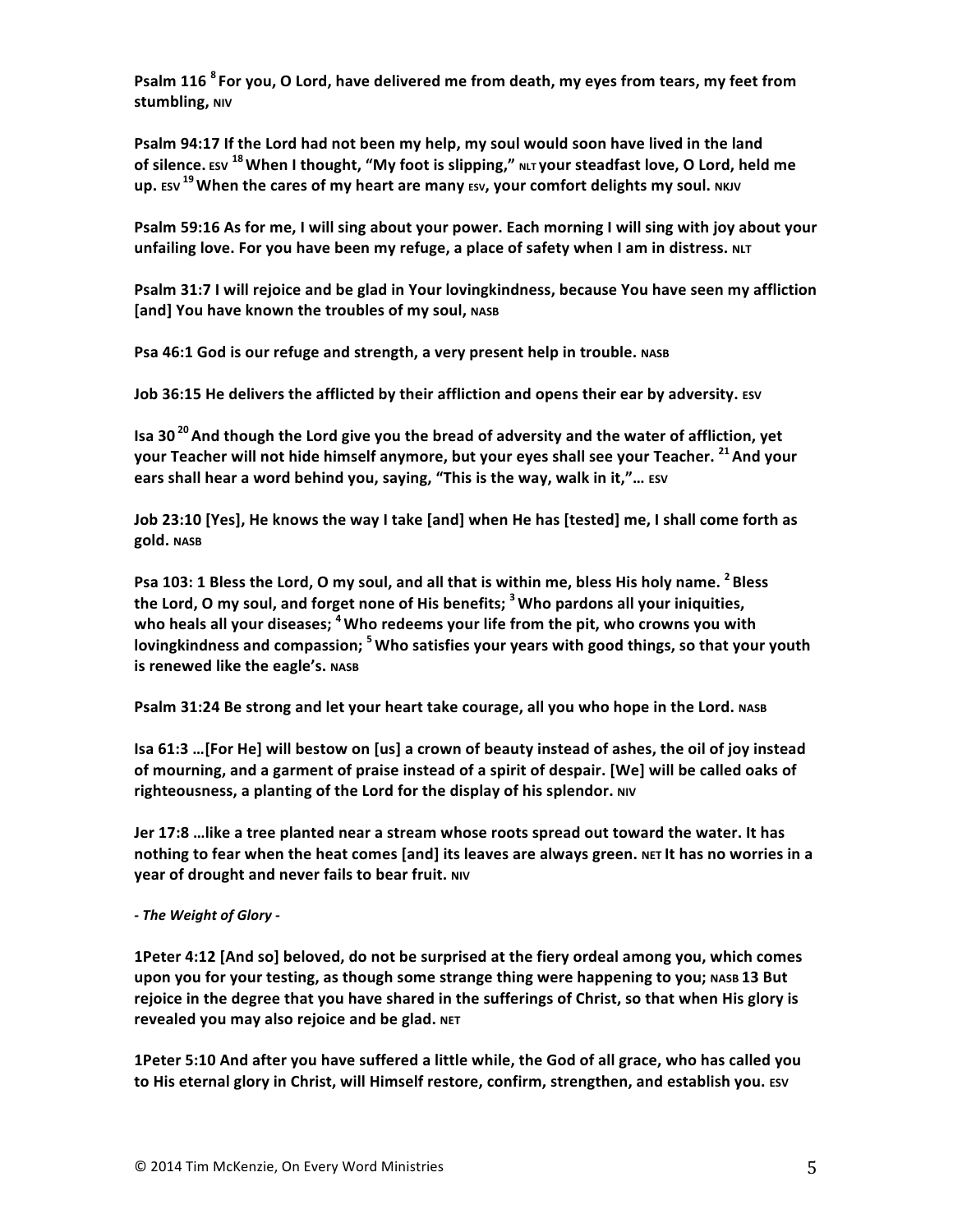James 1:2-4 Consider…it all joy when you encounter various trials, knowing that the testing of **your faith produces endurance. NASB**

Romans 5:4-5 and endurance  $ESV$ , proven character; and proven character, hope; and hope does not disappoint, because the love of God has been poured out within our hearts through the Holy Spirit who was given to us. NASB

**Heb** 6:19 [And] this hope we have as an anchor of the soul, a hope both sure and steadfast... **NASB**

Heb 10:23 Let us hold fast the confession of our hope without wavering, for He who promised is faithful; NASB

Hebrews 4:16 Let us therefore draw near with confidence to the throne of grace, that we may **receive mercy and may find grace to help in time of need.** NASB

**1Peter 1<sup>3</sup> Blessed be the God and Father of our Lord Jesus Christ, who according to His great mercy** has caused us to be born again to a living hope through the resurrection of Jesus Christ **from the dead, <sup>4</sup> to obtain an inheritance which is imperishable and undefiled and will not fade** away, reserved in heaven for you, <sup>5</sup> who are protected by the power of God through faith for a salvation ready to be revealed in the last time. <sup>6</sup> In this you greatly rejoice, even though now for **a** little while, if necessary, you have been distressed by various trials, <sup>7</sup> so that the proof of your faith, being more precious than gold which is perishable, even though tested by fire, may be found to result in praise and glory and honor at the revelation of Jesus Christ; NASB

**Psa 27:1 The Lord is my light and my salvation; whom shall I fear? The Lord is the stronghold of my** life; of whom shall I be afraid? ESV

Romans 8: Who shall separate us from the love of Christ? Shall tribulation, or distress, or **persecution, or famine, or nakedness, or danger, or sword? 37 No, in all these things we are** more than conquerors through Him who loved us. 38 For I am convinced that neither death nor life, nor angels nor rulers, nor things present nor things to come, nor powers, <sup>39</sup> nor height nor depth, nor anything else in all creation, will be able to separate us from the love of God in Christ **Jesus our Lord. ESV** 

**Matt 12:21 [For] His name will be the hope of all the world! NLT** 

**Romans 8:28** And we know that God causes all things to work together for good to those who **love God, to those who are called according to His purpose.** NASB

**2Corinthians 4:17 For momentary, light affliction is producing for us an eternal weight of glory far beyond all comparison, NASB** 

Romans 8:18 For I consider that the sufferings of this present time are not worthy to be **compared with the glory that is to be revealed to us.** NASB

**2Cor 12:9** And [Jesus] has said to me, "My grace is sufficient for you, for power is perfected in weakness." Most gladly, therefore, I will rather boast about my weaknesses, so that the power of Christ may dwell in me. 10 Therefore I am well content with weaknesses, with insults,